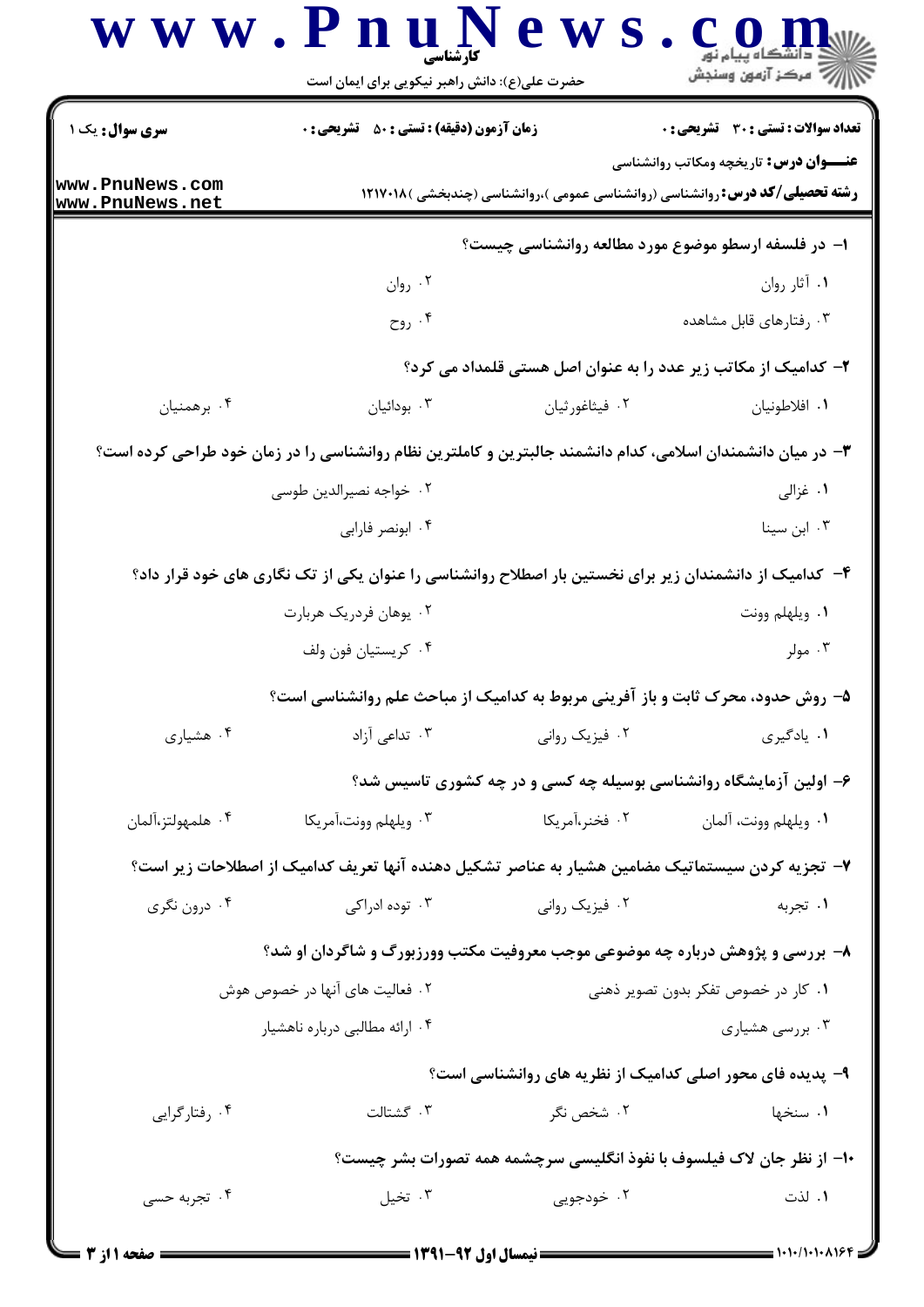|                                    | www.PnuNews<br>حضرت علی(ع): دانش راهبر نیکویی برای ایمان است                                                        |                                                                                      | C O N                                         |
|------------------------------------|---------------------------------------------------------------------------------------------------------------------|--------------------------------------------------------------------------------------|-----------------------------------------------|
| سری سوال : ۱ یک                    | <b>زمان آزمون (دقیقه) : تستی : 50 ٪ تشریحی : 0</b>                                                                  |                                                                                      | <b>تعداد سوالات : تستی : 30 ٪ تشریحی : 0</b>  |
| www.PnuNews.com<br>www.PnuNews.net |                                                                                                                     | <b>رشته تحصیلی/کد درس: روانشناسی (روانشناسی عمومی )،روانشناسی (چندبخشی )۱۲۱۷۰۱۸ </b> | <b>عنـــوان درس:</b> تاریخچه ومکاتب روانشناسی |
|                                    | اا− از نظر صاحبنظران فلسفه کدامیک از دانشمندان زیر بنیانگذار مکتب انگارگرایی است؟                                   |                                                                                      |                                               |
| ۰۴ جان لاک                         | ۰۳ ديويد هيوم                                                                                                       | ۰۲ توماس هابز                                                                        | ۰۱ جورج برکلی                                 |
|                                    |                                                                                                                     | ۱۲- بنا به دیدگاه هربرت اسپنسر هدف از تحصیلات مدرسه ای چیست؟                         |                                               |
|                                    | ۰۲ تسهیل سازگاری فرد با محیط                                                                                        |                                                                                      | ٠١ آموزش فلسفه                                |
|                                    | ۰۴ آشنایی کودکان با حرفه های غیرتئوریک                                                                              |                                                                                      | ۰۳ آموزش علوم جدید جدا شده از فلسفه           |
|                                    |                                                                                                                     | ۱۳– کدامیک از دانشمندان زیر طرفدار نظریه انتخاب اصلح یا اصلاح نژادی بودند؟           |                                               |
| ۰۴ فرانسیس گالتون                  | ۰۳ جیمز وارد                                                                                                        | ۰۲ الکساندر بین                                                                      | ۰۱ هربرت اسپنسر                               |
|                                    |                                                                                                                     | ۱۴– نظریه دو عاملی هوش توسط کدامیک از روانشناسان زیر عرضه شد؟                        |                                               |
| ۰۴ جورج فردريک استوت               | ۰۳ بارتلت                                                                                                           | ۰۲ اسپیرمن                                                                           | ۰۱ آیزنک                                      |
|                                    | ۱۵– بر طبق نظر مک دوگال ماده مترشحه نورین که از نواحی دارای پتانسیل بالا به مناطق دارای پتانسیل پایین جریان پیدا می |                                                                                      | کند بیانگر چه موضوعی است؟                     |
| ۰۴ انبار ذخیره                     | ۰۳ فرضیه زهکشی                                                                                                      | ۰۲ ياره خبر                                                                          | ۰۱ تحریک                                      |
|                                    | ۱۶- پس از مورد انتقاد قرار گرفتن نظریه غرایز مک دوگال، چه اصطلاحی جایگزین لفظ غریزه گردید؟                          |                                                                                      |                                               |
| ۰۴ ذات                             | ۰۳ گرایش                                                                                                            | ۰۲ احساس                                                                             | ۰۱ فطرت                                       |
|                                    | ۱۷- کدامیک از موارد زیر وجه مشخصه اصلی روانشناسی تئودول ریبو محسوب می شود؟تاکید بر ….                               |                                                                                      |                                               |
|                                    | ۰۲ مطالعه متافيزيک                                                                                                  |                                                                                      | ٠١ مطالعه هوش                                 |
|                                    | ۰۴ مطالعه عوامل عاطفي و هيجاني                                                                                      |                                                                                      | ۰۳ رابطه جسم و روان                           |
|                                    | <b>۱۸</b> - کدامیک از موارد زیر به عنوان نظام روانشناسی پیر ژانه معروف است؟ روانشناسی                               |                                                                                      |                                               |
| ۰۴ تکاملی                          | ۰۳ تجربی                                                                                                            | ۰۲ ماشینی                                                                            | ۰۱ کردار                                      |
|                                    |                                                                                                                     | ۱۹- از نظر سچنوف پدیده های روانی حاصل کارکرد کدامیک از موارد زیر است؟                |                                               |
| ۰۴ تقویت                           | ۰۳ بازداری                                                                                                          | ۰۲ قوس بازتابی                                                                       | ۰۱ برانگیختگ <sub>ی</sub>                     |
|                                    | <b>۳۰</b> - کدامیک از دانشمندان زیر برای اولین بار شرطی سازی را با شیوه ای آزمایشی به روانشناسی معرفی کرد؟          |                                                                                      |                                               |
| ۰۴ لئونتيف                         | ۰۳ سچنوف                                                                                                            | ۰۲ پاولف                                                                             | ۰۱ بختروف                                     |
|                                    |                                                                                                                     |                                                                                      |                                               |